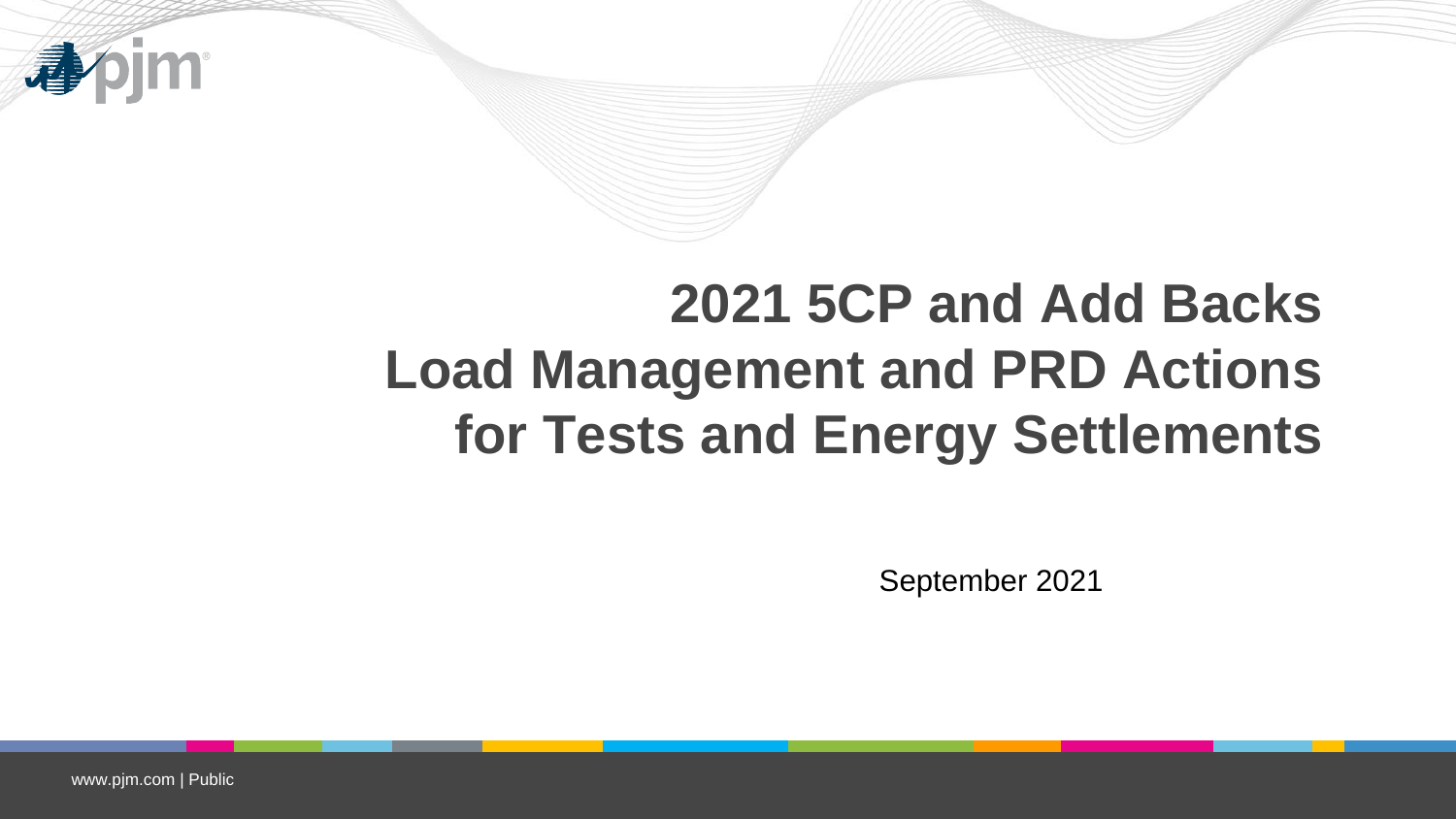

## 2021 High Load Days - 5CP Candidate Dates (Est)

• Load reductions on these dates may impact 5CP determinations

- 28-Jun-21
- 29-Jun-21
- 6-Jul-21
- 7-Jul-21
- 12-Aug-21
- 13-Aug-21
- 24-Aug-21
- 25-Aug-21
- 26-Aug-21
- 27-Aug-21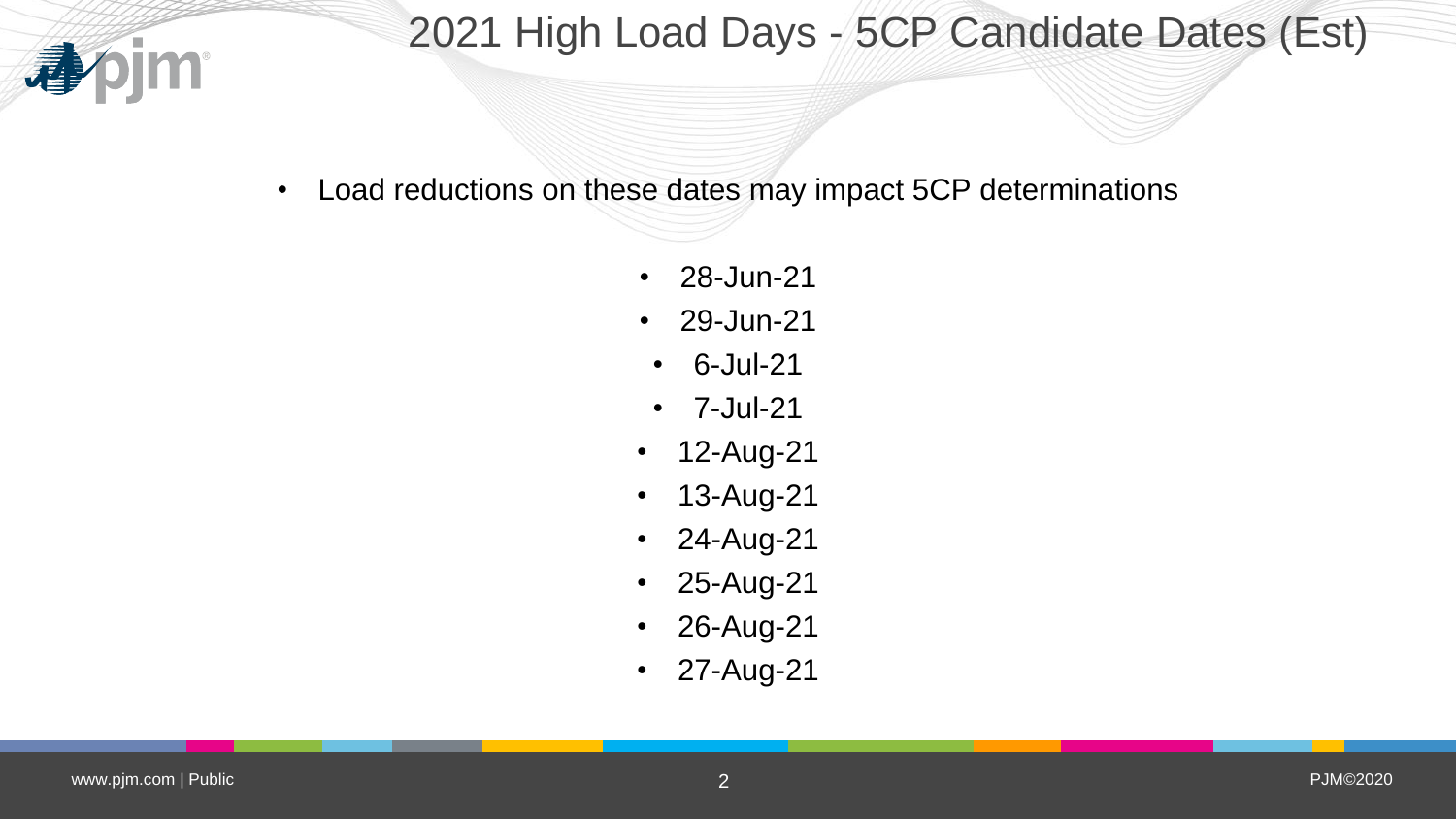

- LM test event confirmed and compliance data received:
	- after Oct 12 will NOT be used in determining 5CPs
	- after Nov 2 will NOT have an have an Add Back calculated
- Energy Settlements for LM locations placed in Pending or Confirmed status:
	- after Oct 12 will NOT be used in determining 5CPs
	- after Nov 2 will NOT have an have an Add Back calculated
- PRD meter data provided for high load days, tests and compliance events:
	- after Oct 12 will NOT be used in determining 5CPs
	- after Nov 2 will NOT have an have an Add Back calculated